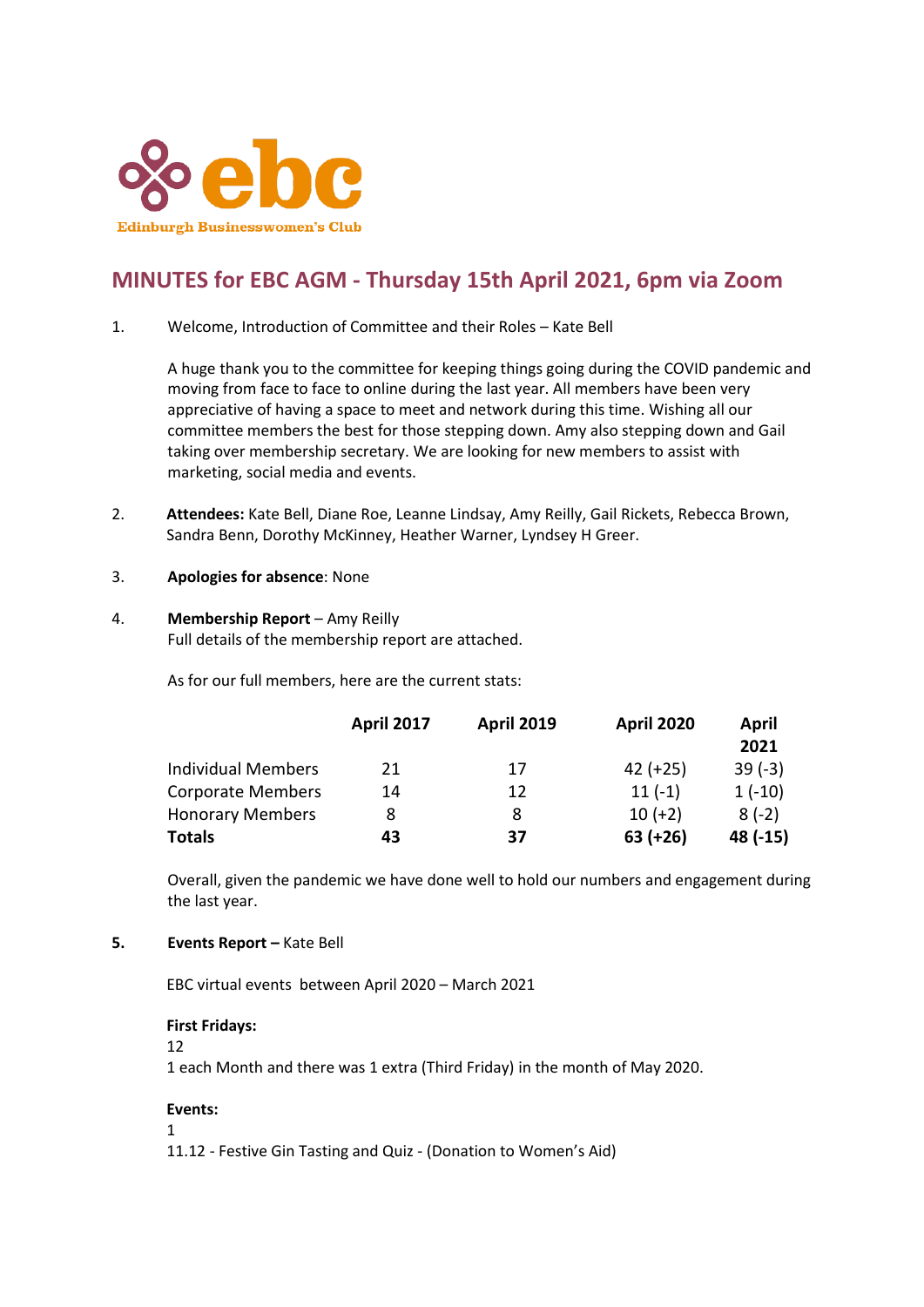#### **Workshops:**

13

- 28.4.2020 Nutrition and Lifestyle Federica Cinosi
- 30.4 Creating your own bespoke SelfCare plan Claire McGuckin
- 19.5 Using challenges to your advantage Mel McIntyre
- 26.5 How do you know it is the right to do list Rebecca Brown
- 2.6 All things Interiors Gita and Lynn McMurray
- 9.6 Getting to grips with Digital Marketing Fiona Melvin-Farr
- 15.6 How to Empty your Stress Bucket Gin Lall
- 7.7 Changing Difficult conversations to Transforming Conversations Dorothy McKinney
- 11.8 Financial Planning for Peace of Mind Rachel Stewart
- 10.11 How to look good on Zoom Clare Wade Fife Women in Business Member

26.1.2021- Laughter Yoga - Linda Birnie - Highland Business Women Member

23.2 - Optimising Habits - Diane Roe

30.3 - Planning for your Lifestyle in Retirement - Leanne Lindsay

Business Buddies Brainstorm - 5 sessions

A total of 31 Virtual Sessions in the last year!

#### 6. **Communication Platforms** – Kate Bell

We have used Social Media to include Facebook and LinkedIn, the EBC Forum of Facebook, communications via our monthly newsletters 1063 followers on FB, 226 LinkedIn Followers and 48 members on the EBC FB forum.

7. **Finance update -**Diane Roe - figures up to 31 December 2020 compared with 31 December 2019

Diane shared her screen and ran through the finance report. We need to carry 3x a quarters expenditure at any one time. We are not set up for profit, we are set up only as a club.

(one member to approve the finance report and one to second it. Both members must have attended the last AGM). - Rebecca Brown approved the report and Sandra Benn second it.

## 8. **Business Buddies Brainstorm** moving forward – Diane Roe

Diane explained the concept of BBB and how this works. Each participant comes with a question and then once they have asked their question, they go on mute and the others attending put their ideas to them for brainstorming. Diane asked for feedback from the members.

The following feedback was received:

You need to have a problem to answer.

Members asked if they could request a BBB through the forum and then this could be scheduled. FF Friday questions have helped solve challenges and perhaps BBB is answered through this format. Perhaps once a quarter would be helpful.

It was suggested that it should be marketed it as a bespoke help/problem session and publicised and discussed in First Friday in breakout rooms.

9. **ASB Awards 2021** – Leanne Lindsay & Lyndsey H Greer <https://www.asb-scotland.org/awards>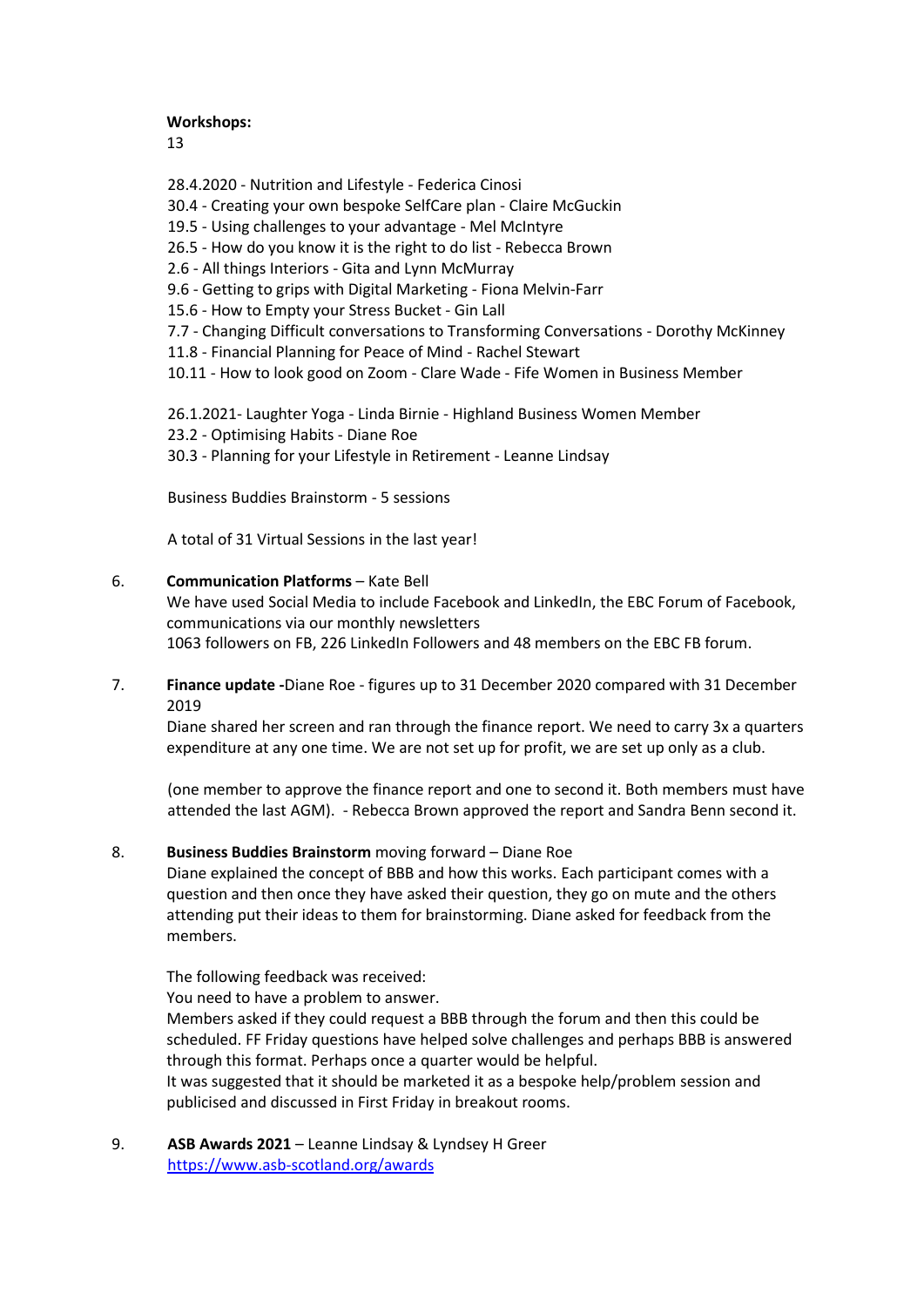Awards will launch 27<sup>th</sup> April after the ASB AGM, closing date Friday 25<sup>th</sup> June. 13 award categories which includes 9 new award categories so that there is something for everyone.

Awards will be presented on Sunday 26<sup>th</sup> September at an Afternoon tea event. The plan is to be face to face however, if this is not possible it will be virtual awards.

Please have a look at the awards to see what you could nominate yourself for, if you require any help please let us know and we will be happy to help you with your nomination. Awards judging is only on paper this year, through nominations. Judging will be done virtually just with the judges. You will need to make sure your profile is on the ASB website so that you can enter the awards for free otherwise it will cost £50 to enter.

## 10. **Future Events and EBC Showcase** – Kate Bell

Kate explained the concept of a member spotlight at First Friday and feedback was welcomed.

Would like to do an EBC showcase face to face event to let people see what and how EBC is along with an opportunity for members to showcase there products and services. EBC's 30<sup>th</sup> Anniversary in 2022.

Busy business womens book club – in associate with Perth Business women's club to read business books. More information will be shared on the EBC forum.

## **11. Over to our Members**

• Rebecca Brown – Simply Performance

'My journey with EBC, joined 2 years ago. Sat next to Kate at an event in Glasgow. Kate invited me to come along as a guest to FF in the Dome. Kate was very friendly and welcoming. I was considering setting up a business, I hated networking and dreaded it. My worst nightmare was walking into a room full of people I didn't know. Networking in a women only environment was an attractive. No one was trying to sell anything and there was a good mix of businesses.

EBC gives me a sense of belonging in Edinburgh. I was only living in Edinburgh part time when I joined.

EBC is a supportive group of likeminded women. Lots of women embarking on second careers. I feel that I can practice in a supportive environment (presentations and ask questions). I now have a walking and shopping buddy!

#### Why network?

You are part of a community, it widens your world, understanding what is involved in setting up a business. You get used to talking about your business and you never know where it might lead. It's the connections that you make through the people that you meet. Met first client through networking.

Personally – met lots of connections to help me, it doesn't have to always be about business.

Business in lockdown – plan was to work quarterly with people face to face and then virtually. Meeting people face to face first has worked well and then moving to a virtual connection.

Sessions need to be shorter when held virtually. Geography is not a barrier. We all need to be careful don't burn out. It has certainly made us think differently about our business. People that can collaborate with.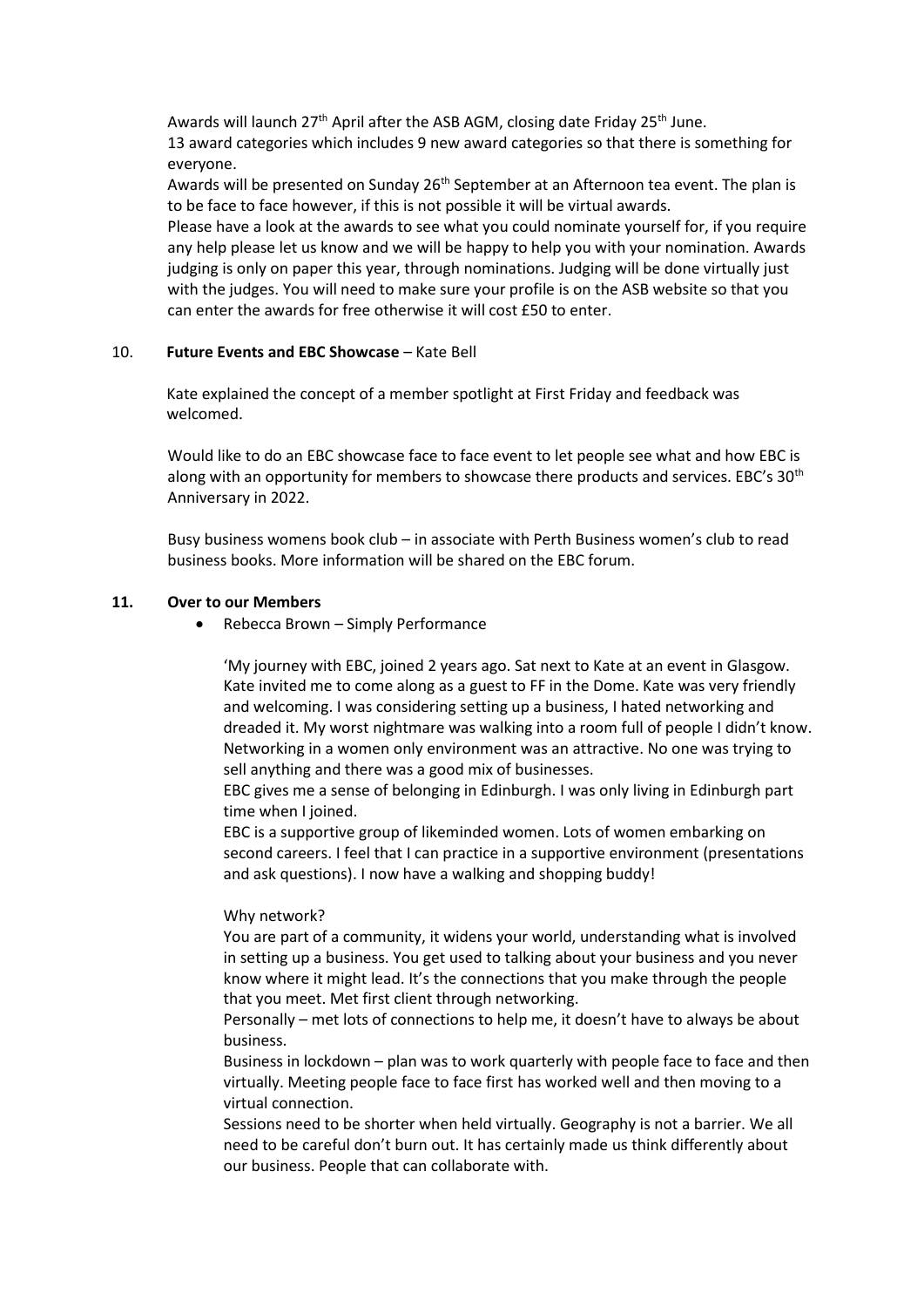#### EBC

Loved that welcome call from Sandra as part of the committee at the start of lockdown. EBC is a really thoughtful caring organisation and feel that it is a nurturing place to be.

The future – perhaps a mixture of online and face to face networking and workshops, people have become more human during lockdown, we should celebrate those businesses that have thrived and others who have managed to stay in business during lockdown.'

• Leanne Lindsay – Edinburgh Wealth Management

Being part of EBC and the committee has enabled me to meet other professional like-minded women, not only have I made connections for business I have met others who have become my friends. As I work in a small firm, I feel that my EBC contacts has become an extension of my colleagues, people that I can reach out to for help when I need it. Being a member has helped connect with others and has helped at a time where we may feel more isolated.

Being on the committee has helped me get to know members the members of EBC and the committee both personally and professionally. It has helped me to broaden my skills – hosting, tech hosting, presenting. It has helped build confidence in speaking in larger groups an feels like a safe environment.

Comments and requests from Members. Feel free to add to our chat box as we go.

*'It's really impressive to have retained members as you have and attract new members too during a very difficult year. And with so much more online "competition" too. Well done.'* Sandra Benn

'*You are a very welcoming and supportive group. So inspirational.*' Lyndsey H Greer

'*Thank you so much for the warm welcome at the AGM last night. I really enjoyed hearing about all the amazing work you have all been doing lockdown and the collaboration between members. For me, last night provided a great insight into the Club and I can honestly say it was definitely the best AGM I have ever attended, very inspirational and forward thinking. Definitely exciting times ahead and I am really looking forward to making the most of my membership. It's a great pleasure to be part of EBC and I am really looking forward to getting to know everyone and meeting you at a First Friday event very soon.*' Heather Warner

Overall feedback EBC is a safe & secure, welcoming, inspirational and supporting group.

12. **AOB** – April 2020 minutes, all actions completed.

Quote from Kate – Thoughts from the shore, published by Lyndsey.

**Enclosures:** Finance Report, Membership Report.